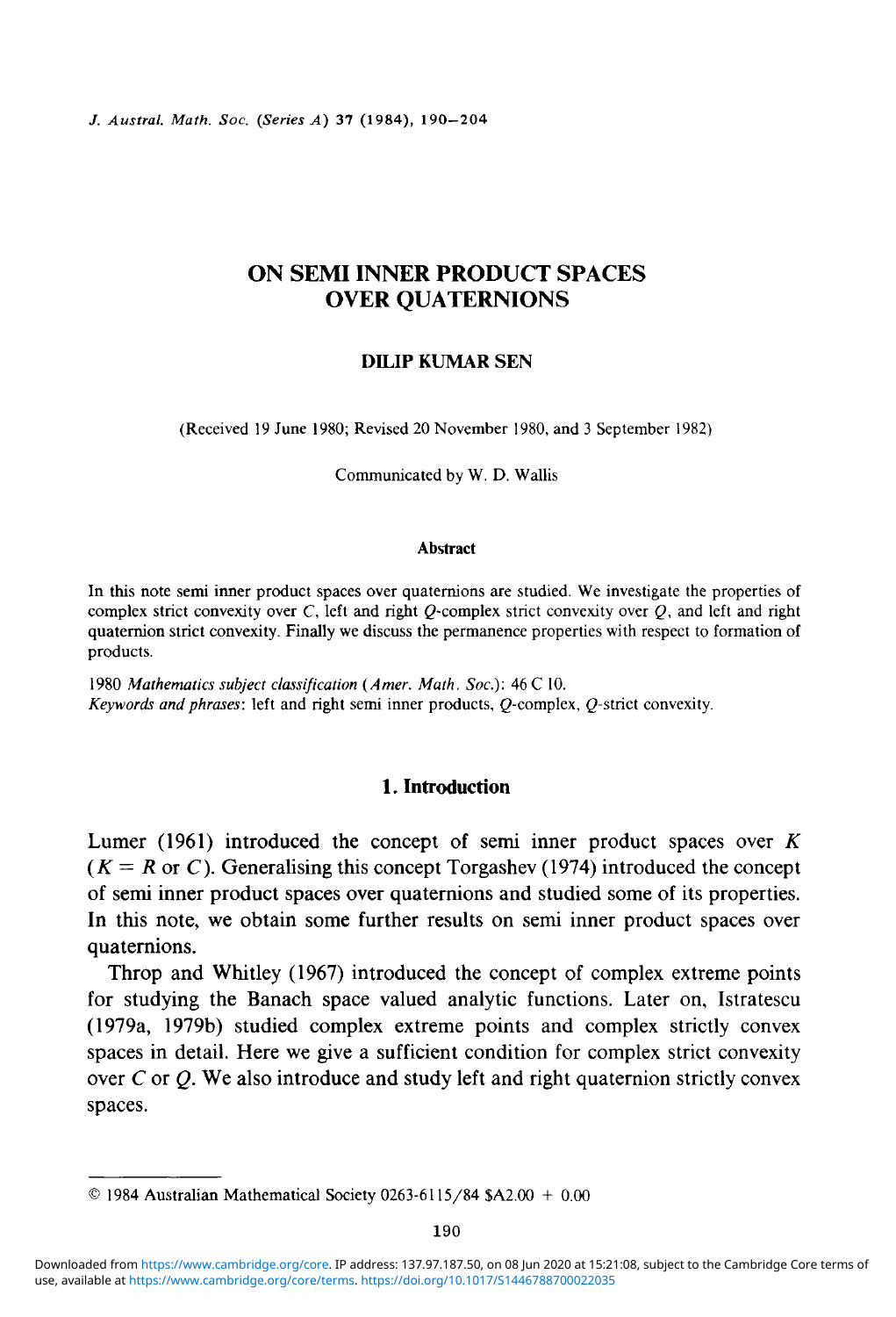[2 ] Semi inner product spaces 191

In particular characterizations of left and right quaternion strict convexity of product space with  $l_n$ -norm are given. Here vector spaces over quaternions and normed spaces over quaternions are all in the sense of Torgashev (1974).

## **2. Left and right semi inner product spaces**

We recalll the following from Torgashev (1974).

DEFINITION 2.1. Let X be a vector space over Q. Then a s.i.p on X is a functional (, ):  $X \times X \rightarrow Q$  satisfying the following properties:

(a)  $(x + x', y) = (x, y) + (x', y),$ (b')  $(\lambda x, y) = \lambda(x, y)$ ,  $(b'')(x, \lambda y) = (x, y)\overline{\lambda}$ ,  $(b''')(x\lambda, y) = (x, y\overline{\lambda}),$ (c)  $(x, x) \ge 0$ , = 0 only if  $x = 0$ ,  $(d) |(x, y)|^2 \leq (x, y)$ for each  $x, x', y \in X$  and each  $\lambda \in Q$ .

NOTE 2.2. We shall call a functional (,) as defined above a left s.i.p. A vector space *X* over *Q* with a left s.i.p. will be called a left s.i.p. space over *Q.*

We now introduce the notion of right s.i.p. in the following way.

DEFINITION 2.3. A right s.i.p. on a vector space X over Q is a functional  $\langle , \rangle$ :  $X \times X \rightarrow O$  satisfying the following properties:

(a)  $\langle x + x', y \rangle = \langle x, y \rangle + \langle x', y \rangle$ ,  $(b')\langle x\lambda, y\rangle = \langle x, y\rangle \lambda,$  $(b'')\langle x, y\lambda\rangle = \overline{\lambda}\langle x, y\rangle$ ,  $(b''')\langle \lambda x, y\rangle = \langle x, \overline{\lambda} y\rangle,$  $(c) \langle x, x \rangle \ge 0$ ,  $= 0$  only if  $x = 0$ ,  $(d)$   $|\langle x, y \rangle|^2 \leq \langle x, x \rangle$ for each  $x, x', y \in X$  and each  $\lambda \in Q$ .

NOTE 2.4. When the field of scalars is *R* or C then the notion of left and right s.i.p. coincides with the notion of s.i.p. introduced by Lumer (1961) and Giles (1967).

We quote the following result which is straightforward from the generalised Hahn-Banach theorem.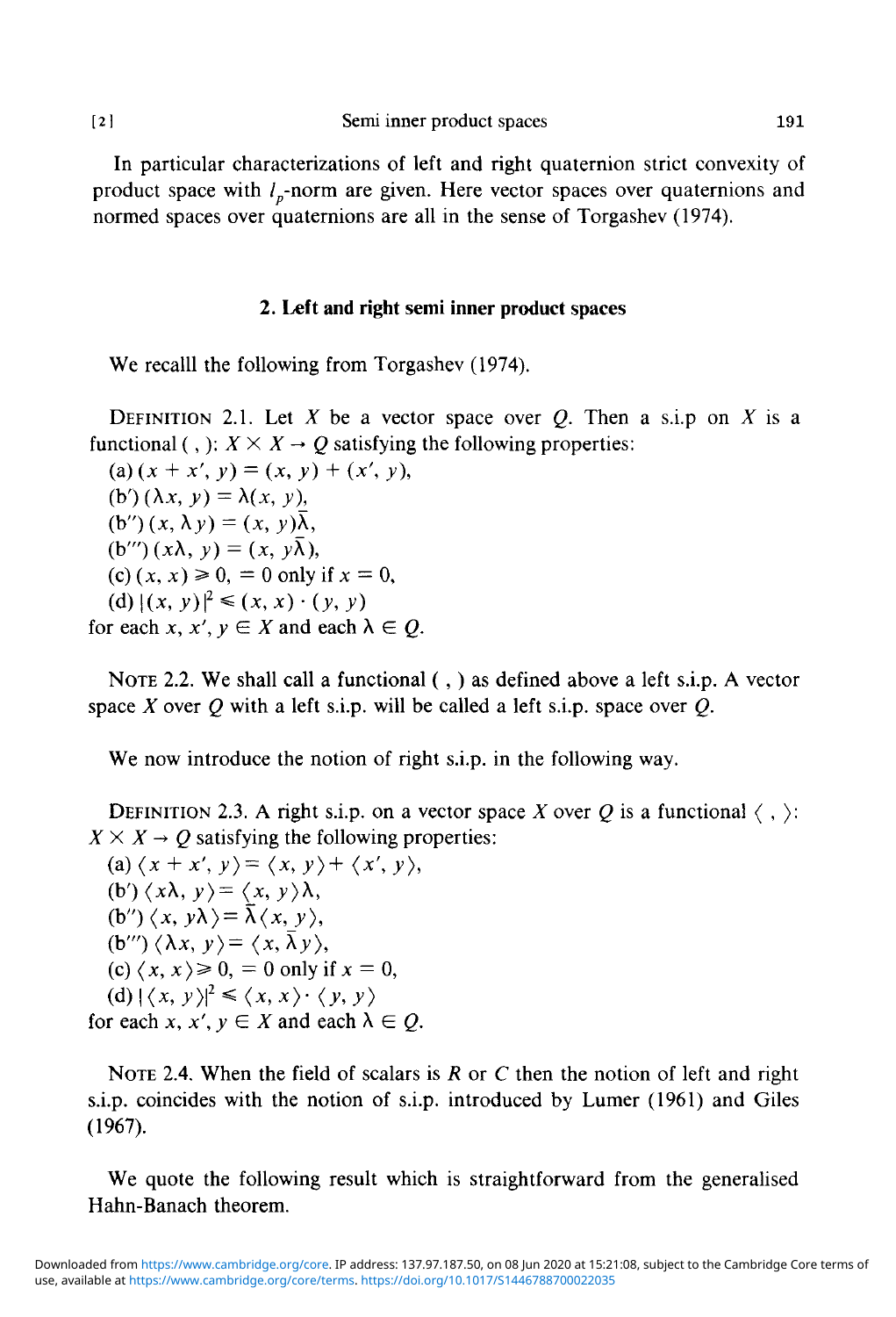192 **Dilip Kumar Sen** [3]

THEOREM 2.5. Let X be a normed space over Q. For each arbitrary  $x_0 \in X$  $(x_0 \neq 0)$  there exist functional  $f_i \in X_i^*$  and  $f_r \in X_r^*$  such that  $f_i(x_0) = ||x_0||, ||f_i|| = 1$ *and*  $f_r(x_0) = ||x_0||$ ,  $||f_r|| = 1$ . *Here X<sub>f</sub>* (*X\*) is the space of all bounded left (right) linear functionals on X.* 

It can be easily verified that every left and right s.i.p. space over *Q* is a normed space over *Q.*

Lumer (1961) has shown that every normed space over *R* or C can be represented as a s.i.p. space (in general in infinitely many different ways); we now generalise this result as follows.

THEOREM 2.6. *Every normed space over Q can be represented as a left s.i.p. space over Q (in general in infinitely many different ways).*

PROOF. Let us introduce on the unit sphere S of X an equivalence relation  $\sim$  by  $s_1 \sim s_2$  if and only if there exist  $\alpha_1, \alpha_2 \in Q$  ( $|\alpha_1| = |\alpha_2| = 1$ ) such that  $s_1 = \alpha_1 s_2 \alpha$ ( $\alpha_1$  and  $\alpha_2$  are unique). Let  $S_0$  be any equivalence class. By the axiom of choice, we can select an element  $s_0 \in S_0$ . Now by the generalised Hahn Banach theorem, there exists an  $f_{S_0} \in X_t^*$  such that  $f_{S_0}(s_0) = 1$  and  $||f_{S_0}|| = 1$ . For each  $s \in S_0$ ,  $s = \alpha_1 s_0 \alpha_2$  ( $|\alpha_1| = |\alpha_2| = 1$ ). We define  $f_s = f_{\alpha_1 S_0 \alpha_2} = \overline{\alpha}_2 f_{s_0} \overline{\alpha}_1$ . Since  $f_{s_0}$  is a left linear functional then so also is  $f_s$ .

Now  $f_S(s) = (\overline{\alpha}_2 f_{S_0} \overline{\alpha}_1) \cdot (\alpha_1 s_0 \alpha_2) = (\overline{\alpha}_2 f_{S_0}) \cdot (\alpha_1 s_0 \alpha_2) \overline{\alpha}_1 = f_{S_0} (\alpha_1 s_0 \alpha_2 \overline{\alpha}_2) \overline{\alpha}_1 = 1.$ For arbitrary  $y \in X$  ( $y \neq 0$ ),

$$
y = ||y|| \cdot s = ||y|| \alpha_1 s_0 \alpha_2 \qquad (|\alpha_1| = |\alpha_2| = 1, s_0 \in S_0).
$$

We define  $f_y = ||y||f_S = ||y||\bar{\alpha}_2 f_{S_0} \bar{\alpha}_1$  and  $f_0 = 0$ . Now let  $\beta \in Q$  and  $\beta = |\beta| \beta_0$  $(|\beta_0|=1)$ . Then  $f_{\beta y}=f_{|\beta||y||\beta_0\alpha_1\beta_0\alpha_2}=|\beta|\cdot||y||\bar{\alpha}_2 f_{S_0}\bar{\alpha}_1\bar{\beta}_0=f_y\bar{\beta}.$ Similarly,  $f_{\nu\beta} = \bar{\beta} f_{\nu}$ .

We define a transformation  $W: X \to X_i^*$ ,  $W(y) = f_y$ . Then from above, this transformation has the following properties:

1) 
$$
f_y(y) = ||y||^2 (\forall y \in X)
$$
  
\n2) 
$$
f_{\beta y} = f_y \overline{\beta} (\beta \in Q),
$$
  
\n3) 
$$
f_{y\beta} = \overline{\beta} f_y (\beta \in Q),
$$
  
\n4) 
$$
||f_y|| = ||y||.
$$

For each  $x, y \in X$ , we define  $(x, y) = f_y(x)$ . Then it can be easily verified that this defines a left s.i.p. on *X.* Hence *X* is a left s.i.p. space over *Q.* In general there are many such mappings *W* from *X* to *X\*.* Therefore *X* can be represented as a left s.i.p. space over *Q* in infinitely many different ways.

By symmetry, the following result also holds.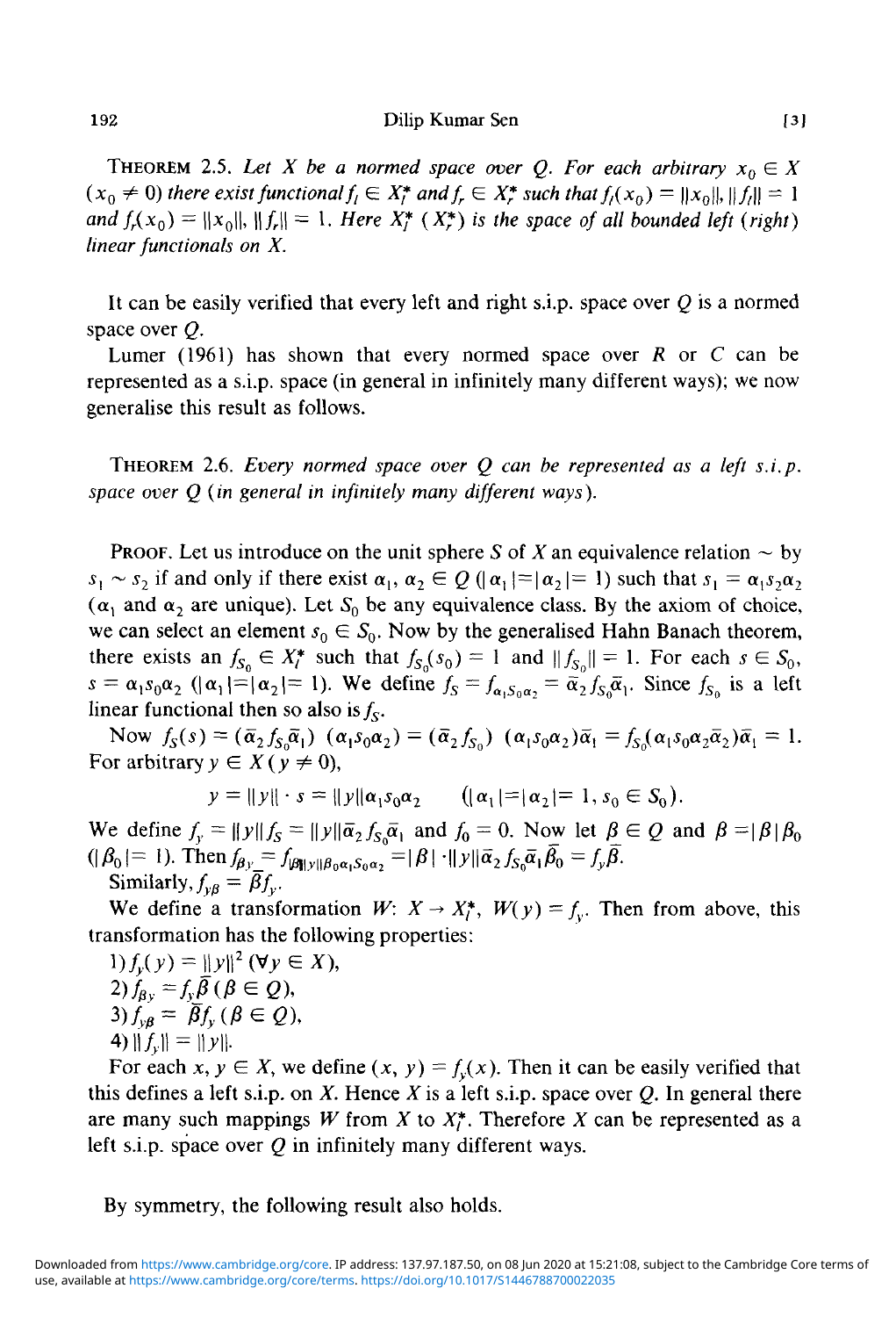THEOREM 2.7. *Every normed space over Q can be represented as a right s.i.p. space over Q (in general in infinitely many different ways).*

NOTE 2.8. Torgashev (1974), in Theorem 1, has proved that every normed space over  $Q$  can be represented as a left s.i.p. with properties (b') and (b'') of Definition 2.1.

NOTE 2.9. Let  $X$  be a normed space over  $Q$ . Then  $X$  is also a normed space over *R*, which will be denoted by  $X_R$ . If  $f_0$  is any real linear functional on  $X_R$  we define for  $x \in X$ ,

(1) 
$$
f_1(x) = f_0(x) - if_0(ix) - jf_0(jx) - kf_0(kx)
$$

and

(2) 
$$
f_r(x) = f_0(x) - if_0(xi) - jf_0(xj) - kf_0(xk),
$$

Then  $f_i \in X_i^*$  and  $f_r \in X_r^*$ .

Conversely, if  $f_i$  and  $f_r$  are elements of  $X_i^*$  and  $X_r^*$  respectively such that  $\text{Re}(f_i) = \text{Re}(f_i) = f_0$  (say), then  $f_0$  is a real linear functional on  $X_R$ , and further  $f_i$ and  $f_r$  satisfy (1) and (2). Now we define the map  $T: X_f^* \to X_r^*$  by  $T(f_l) = f_r$  where  $f_i$  and  $f_r$  are given by (1) and (2). Then it can be easily verified that  $||f_i|| = ||f_0|| =$  $||f_l|| = ||f_r||$  and hence *T* is a real linear isometry from  $X_t^*$  onto  $X_t^*$ .

We now show that left and right s.i.p. products are equivalent in a certain sense.

THEOREM 2.10. *Let* (,) *be a left s.i.p. on a normed space X over Q. Then a right s.i.p.*  $\langle , \rangle$  *can be derived, and conversely.* 

**PROOF.** Let (,) be a left s.i.p. on X. Suppose  $[x, y] = \text{Re}(x, y)$  for all  $x, y \in X$ . Then  $[ , ]$  is a real s.i.p. on  $X_R$  and  $(x, y) = [x, y] - i(ix, y] - j(jx, y] - j(iz, y)$  $k[kx, y]$ . From this,  $[x, x] = (x, x) = ||x||^2$  and  $(ix, x] = [jx, x] = [kx, x] = 0$ for all  $x \in X$ .

Let  $\lambda \in Q$  and  $\lambda = a_1 + ia_2 + ja_3 + ka_4$  say. Now

(i) 
$$
[\lambda x, y] = a_1[x, y] + a_2(ix, y] + a_3(jx, y) + a_4(kx, y).
$$

Again,

(ii) 
$$
[x, \lambda y] = \text{Re}(x, \lambda y) = \text{Re}\{(x, y)\overline{\lambda}\} = [\overline{\lambda}x, y]
$$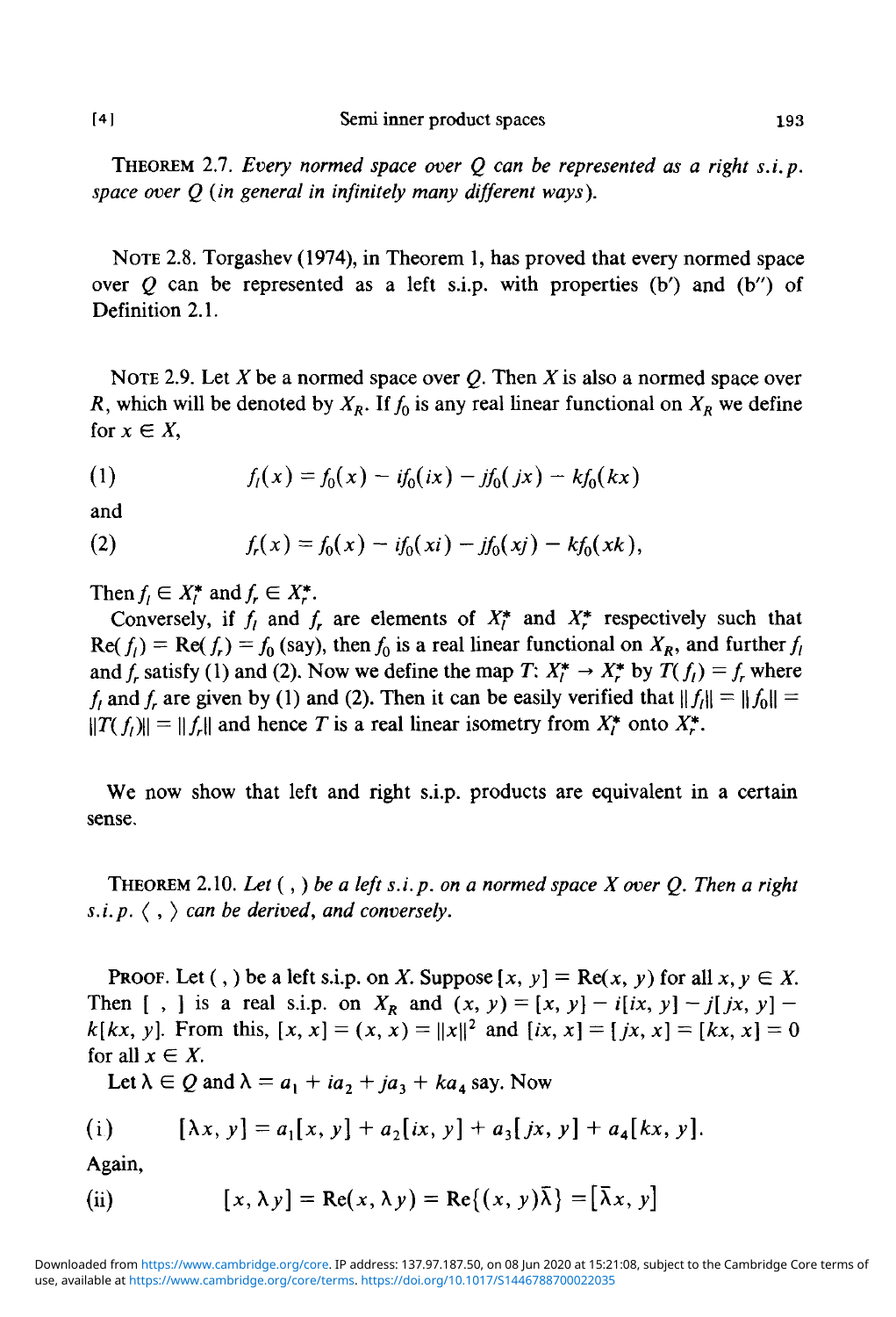and

(iii) 
$$
[x, y\lambda] = \text{Re}(x, y\lambda) = \text{Re}(x\overline{\lambda}, y) = a_1[x, y] - a_2[xi, y] - a_3[xj, y] - a_4[xk, y].
$$

Let us define a functional  $\langle , \rangle$  on X by

$$
\langle x, y \rangle = [x, y] - i[xi, y] - j[xj, y] - k[xk, y].
$$

Then we have

(a)  $\langle x + z, y \rangle = \langle x, y \rangle + \langle z, y \rangle$ ,

(b')  $\langle x\lambda, y\rangle = [x\lambda, y] - i[x\lambda i, y] - j[x\lambda j, y] - k[x\lambda k, y] = \langle x, y\rangle \lambda$ ,

 $f(b'')\langle x, y\lambda\rangle = [x, y\lambda] - i[xi, y\lambda] - j[xj, y\lambda] - k[xk, y\lambda] = \overline{\lambda}\langle x, y\rangle$ , by the relation (iii),

(b''')  $\langle \lambda x, y \rangle = [\lambda x, y] - i[\lambda x i, y] - j[\lambda x j, y] - k[\lambda x k, y] = \langle x, \overline{\lambda} y \rangle$ , by the relation (ii),

*(c)* $\langle x, x \rangle \ge 0$ ,  $= 0$  only if  $x = 0$ ,

(d) by Note 2.9 and the Cauchy-Schwarz inequality for the real s.i.p. [ , ], we have  $|\langle x, y \rangle| \leq ||x|| \cdot ||y||$ .

Therefore  $\langle , \rangle$  defines a right s.i.p. on X. The converse statement is proved similarly.

NOTE 2.11. Though left and right s.i.p. products are equivalent in a certain sense, they are needed for studying the interconnection between left and right complex strictly convex,  $Q$ -complex strictly convex and quaternion strictly convex spaces.

Further, let us recall that Torgashev (1976) defined the numerical range of a right linear operator by using left linear functionals. But a left s.i.p. is nothing but a set of left linear functionals.

We now give a characterization of Hilbert spaces over *Q.*

THEOREM 2.12. *Let X be a Banach space over Q. If there exists a left s.i.p. on X* such that  $(x, y) + (y, x)$  is real for all  $x, y \in X$ , then X is a Hilbert space.

PROOF. Suppose ( , ) is a left s.i.p. on *X* which satisfies the condition that, for all  $x, y \in X$ ,

(i)  $(x, y) + (y, x)$  is real. Now in (i), by replacing x by ix we have

(ii)  $i(x, y) - (y, x)i$  is real. From the conditions (i) and (ii) we have  $(x, y) =$  $(\overline{y}, \overline{x})$ . Thus (, ) is an inner product on X in the sense of Torgashev (1974). Hence *X* is a Hilbert space.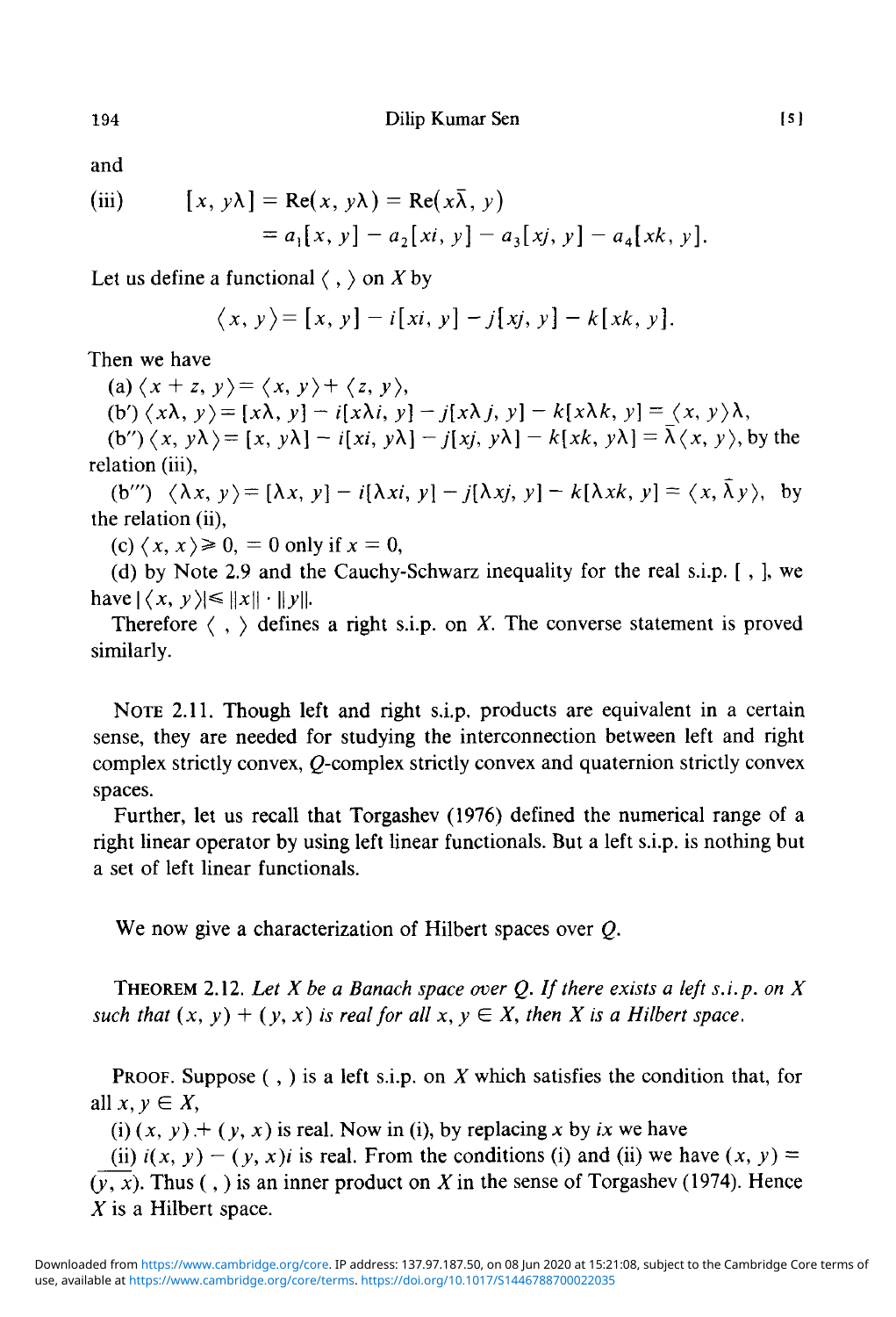#### [6] Dilip Kumar Sen 195

#### **3. Strict convexity**

We now introduce the concept of strict convexity in normed spaces over *Q.*

DEFINITION 3.1. Let X be a normed space over  $Q$ . We say X is left (right) strictly convex if and only if every non-zero continuous left (right) linear functional attains its maximum on the unit sphere at most at one point.

THEOREM 3.2. *A left {right) linear functional attains its maximum on the unit sphere at a unique point if and only if it's real part attains its maximum on the unit sphere at a unique point.*

PROOF. The result follows from Note 2.9.

THEOREM 3.3. *Let T be the map defined in Note* 2.9. *Then a left linear functional*  $f_l$  attains its maximum on the unit sphere at a unique point if and only if  $T(f_l)$ *attains its maximum on the unit sphere at a unique point.*

PROOF. The result follows from Note 2.9 and Theorem 3.2.

NOTE 3.4. From Theorem 3.3 we conclude that left strict convexity implies right strict convexity and conversely. Hence we simply use the phrase strictly convex (in short, s.c).

NOTE 3.5. Hilbert spaces over *Q* are s.c. spaces.

NOTE 3.6. From Theorem 3.2 we conclude that *X* is s.c. if and only if  $X_R$  is s.c.

We now generalise Theorem 1 of Beesack, Hughes and Ortel (1979).

THEOREM 3.7. A normed space X over Q is s.c. if and only if whenever  $x, y \in X$ *with*  $x \neq y$  and  $\|x\| = 1 = \|y\|$ , we have  $\|qx + (1 - q)y\| < 1$  for some  $q \in Q$ .

**PROOF.** Suppose *X* is s.c. Then  $X_R$  is s.c. and the result holds with  $q = \frac{1}{2}$ .

Conversely suppose the given condition is satisfied. If *X* is not s.c. then there exist *x*, *y* and a bounded left linear functional  $f_t$ , such that  $f_t(x) = f_t(y) = ||x|| =$  $\|y\| = 1 = \|f_i\|$ . Hence for any  $q \in Q$ ,

$$
||qx + (1-q)y|| \ge ||f_1(qx + (1-q)y)|| = 1
$$

and so the given condition fails.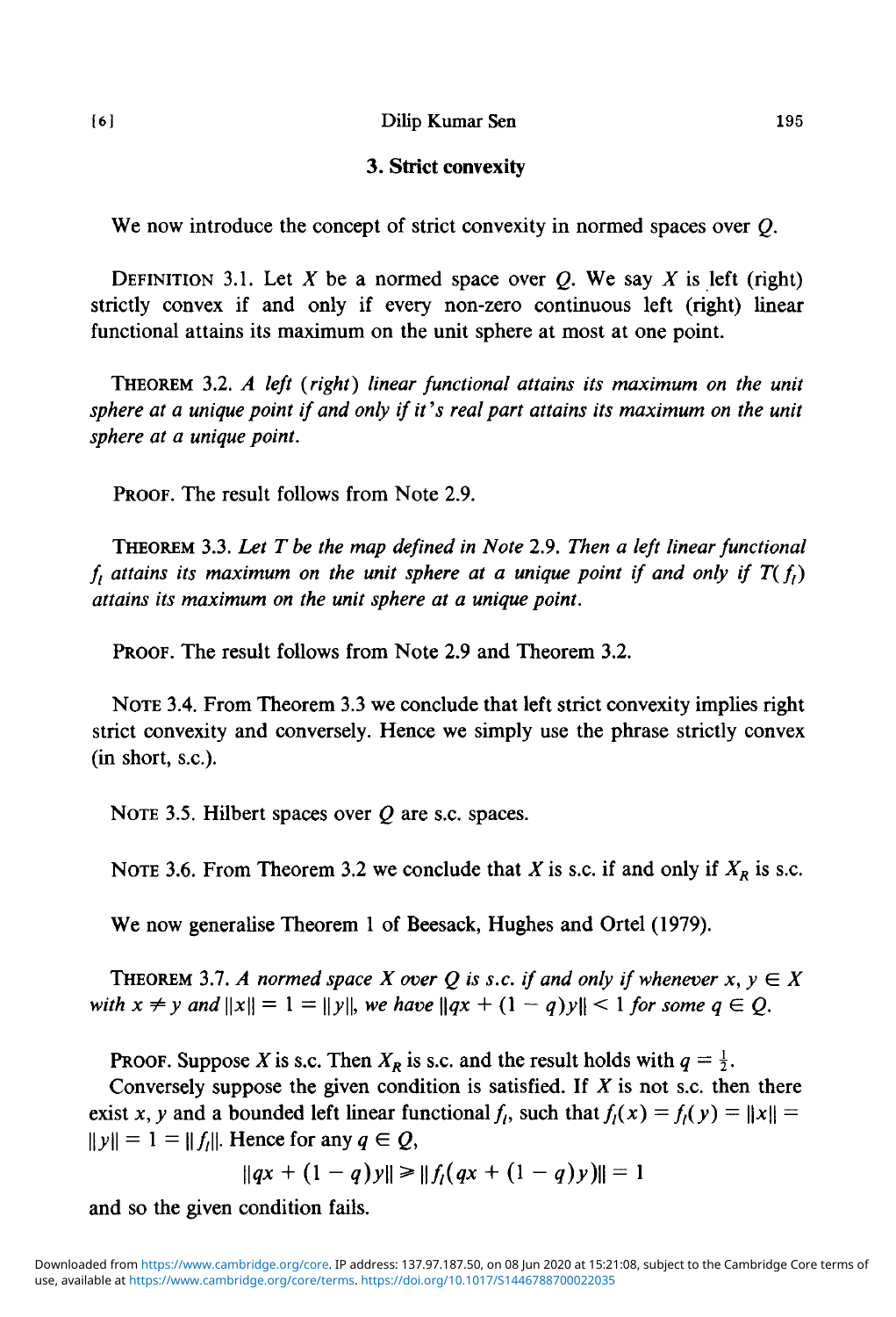Similarly the following result holds.

THEOREM 3.8. A normed space X over Q is s.c. if and only if whenever  $x, y \in X$ *with*  $x \neq y$  and  $||x|| = 1 = ||y||$ , we have  $||xq + y(1 - q)|| \leq 1$  for some  $q \in Q$ .

Results of Köethe (1969) (Theorem 3), Torrance (1970), Gudder and Strawther (1976) and Sen (1981) are also true in this setting.

#### 4. C-strict convexity and Q-strict convexity

We recall the following definitions from Istratescu (1979a).

DEFINITION 4.1. Let *K* be a convex subset of a normed space *X* over C and  $x_0 \in K$ . The element  $x_0$  is a complex extreme point of *K* if and only if  $\{x + zy\}$ .  $|z| \leq 1, z \in C$   $\subset K$  for  $y \in X$ , implies  $y = 0$ .

DEFINITION 4.2. A normed space *X* over C is called complex strictly convex (c.s.c.) if and only if each point of the unit sphere is a complex extreme point of the unit ball.

Istratescu (1979b), Theorem 2.7, gave a sufficient condition for a Banach space to be c.s.c. An easy application of Theorem 1 of Holub (1975) shows that it is in reality a sufficient condition for a space to be s.c.

We now give a sufficient condition for a normed space over  $C$  to be c.s.c.

DEFINITION 4.3. For every normalized pair  $\{x_1, x_2\}$  of linearly independent elements of a normed space *X* over *C*, let  $V[x_1, x_2]$  be the complex vector space spanned by  $x_1$  and  $x_2$  and let  $R[x_1, x_2]$  be the set of all those elements  $y = a_1x_1 + a_2x_2 \in V[x_1, x_2]$  with  $a_1a_2$  real.

THEOREM 4.4. *Let X be a normed space over C. If for every normalized pair*  ${x_1, x_2}$  of linearly independent elements in X, the points in  $V[x_1, x_2]$  equidistant *from*  $x_1$  *and*  $x_2$  *are in*  $R[x_1, x_2]$  *then X is c.s.c.* 

**PROOF.** Suppose that X is not a c.s.c. space. Then there exist an  $x \in X$ ,  $||x|| = 1$ and  $ay \neq 0$  such that  $||x + zy|| = 1$  for all  $|z| \leq 1$ , z complex. Let  $x_1 = ix + y$ ,  $x_2 = x + y$ . Then  $||x_1|| = ||x_2|| = 1$ .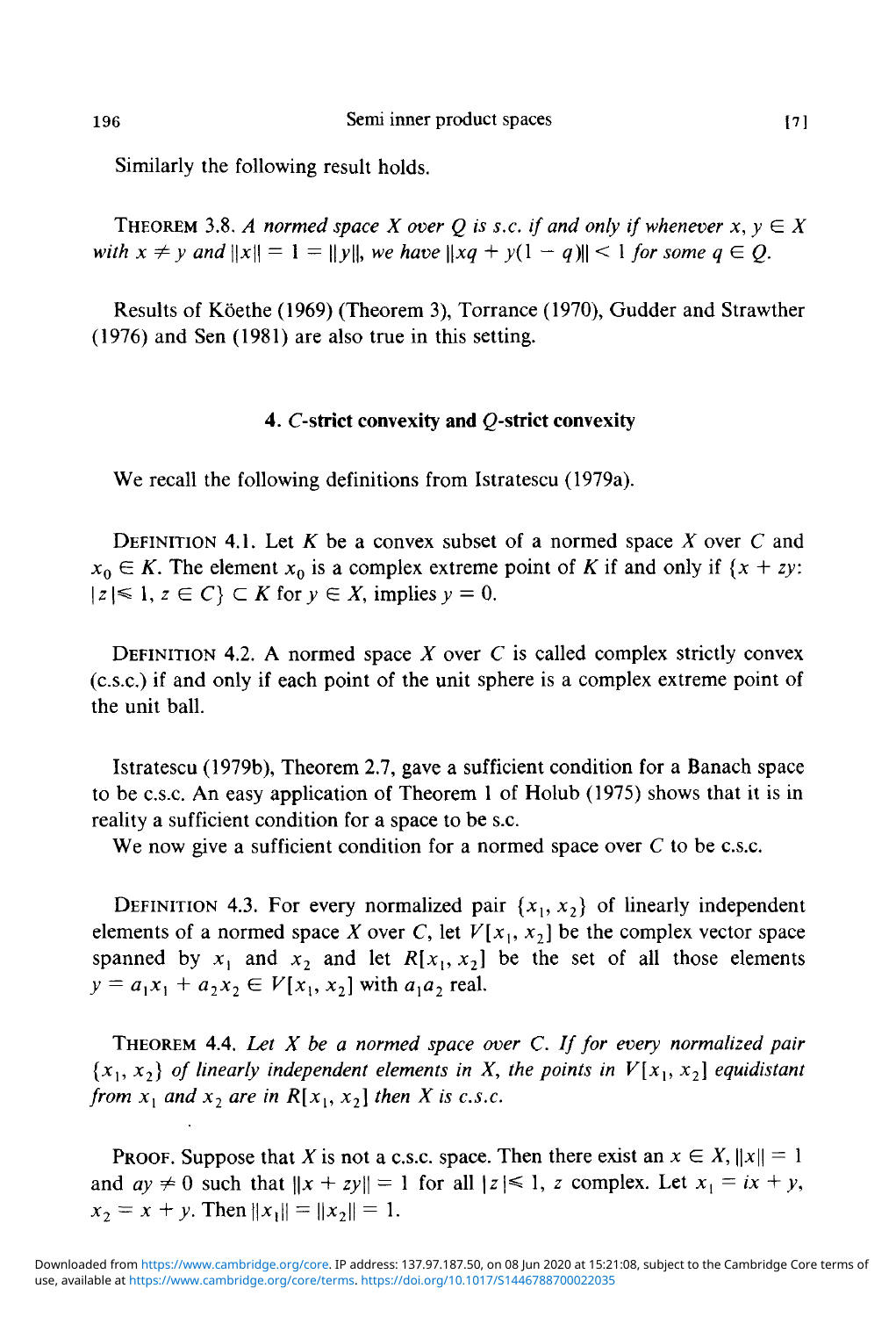Suppose  $u = ix_1 + x_2$ . Then  $u \in V[x_1, x_2]$ . Now  $u - x_1 = -i(x - y)$  and  $u - x_2 = -x + iy$ . As  $||u - x_1|| = ||u - x_2|| = 1$ , *u* is equidistant from  $x_1$  and  $x_2$ . Since *u* is not in  $R[x_1, x_2]$ , we have a contradiction.

NOTE 4.5. Let A' be a complex normed space. Then *X* can be considered as a normed space over the reals. If  $x_1, x_2$  is a normalized pair of linearly independent elements of *X*, then  $V[x_1, x_2] = V_R[x_1, x_2, i x_1, i x_2]$ , where  $V_R[x_1, x_2, i x_1, i x_2]$  is the real linear span of  $x_1, x_2, ix_1, ix_2$ .

Thus  $V[x_1, x_2]$  can be considered as a real subspace of X and  $R[x_1, x_2]$  is a subset of  $V[x_1, x_2]$ .

Therefore it is relevant to ask whether in Theorem 4.4, c.s.c. can be replaced by s.c. But the author has not been able to settle this problem. The author has however observed that the condition in Theorem 4.4 is not necessary for s.c. For let  $X = l_2$  and  $e_1$  and  $e_2$  be two mutuallyorthogonal unit vectors of X. Then the vector  $(1 + i)(e_1 + e_2) \in V[e_1, e_2]$  and is equidistant from  $e_1$  and  $e_2$  but not in  $R[e_1, e_2]$ .

We now define left and right complex extreme points on a normed space over *Q.*

DEFINITION 4.6. A quaternion  $a_0 + ia_1 + ja_2 + ka_3$  is said to be Q-complex (complex) if and only if at least one (two) of  $a_1$ ,  $a_2$ ,  $a_3$  is (are) zero.

DEFINITION 4.7. Let C be a convex set of a normed space *X* over *Q.* An element  $x_0 \in C$  is said to be a left complex extreme point of C if and only if  $\{x_0 + zy:$  $|z| \leq 1$ , z complex  $\subset C$  for y in X, implies  $y = 0$ .

Similarly a right complex extreme point can be defined in the same manner.

DEFINITION 4.8. A normed space *X* over *Q* is said to be left (right) complex strictly convex if and only if every element of the unit sphere is a left (right) complex extreme point of the unit ball. Similarly, we can define left and right (^-complex strict convexity and quaternion strict convexity.

NOTE 4.9. It would be interesting to know whether the left and right concepts are equivalent.

EXAMPLE 4.10. Let  $l_1$  be the set of all infinite sequences of quaternions  $x = \{x_i:$  $i = 1, 2, \dots$ } such that  $\sum_{i=1}^{\infty} |x_i| < \infty$ . Addition and left and right scalar multiplications on  $l_1$  are defined as usual;  $l_1$  forms a Banach space over Q with the norm  $||x|| = \sum_{i=1}^{\infty} |x_i|$ . The space  $l_1$  is both a left and right c.s.c. space; this follows from Corollary 4.23.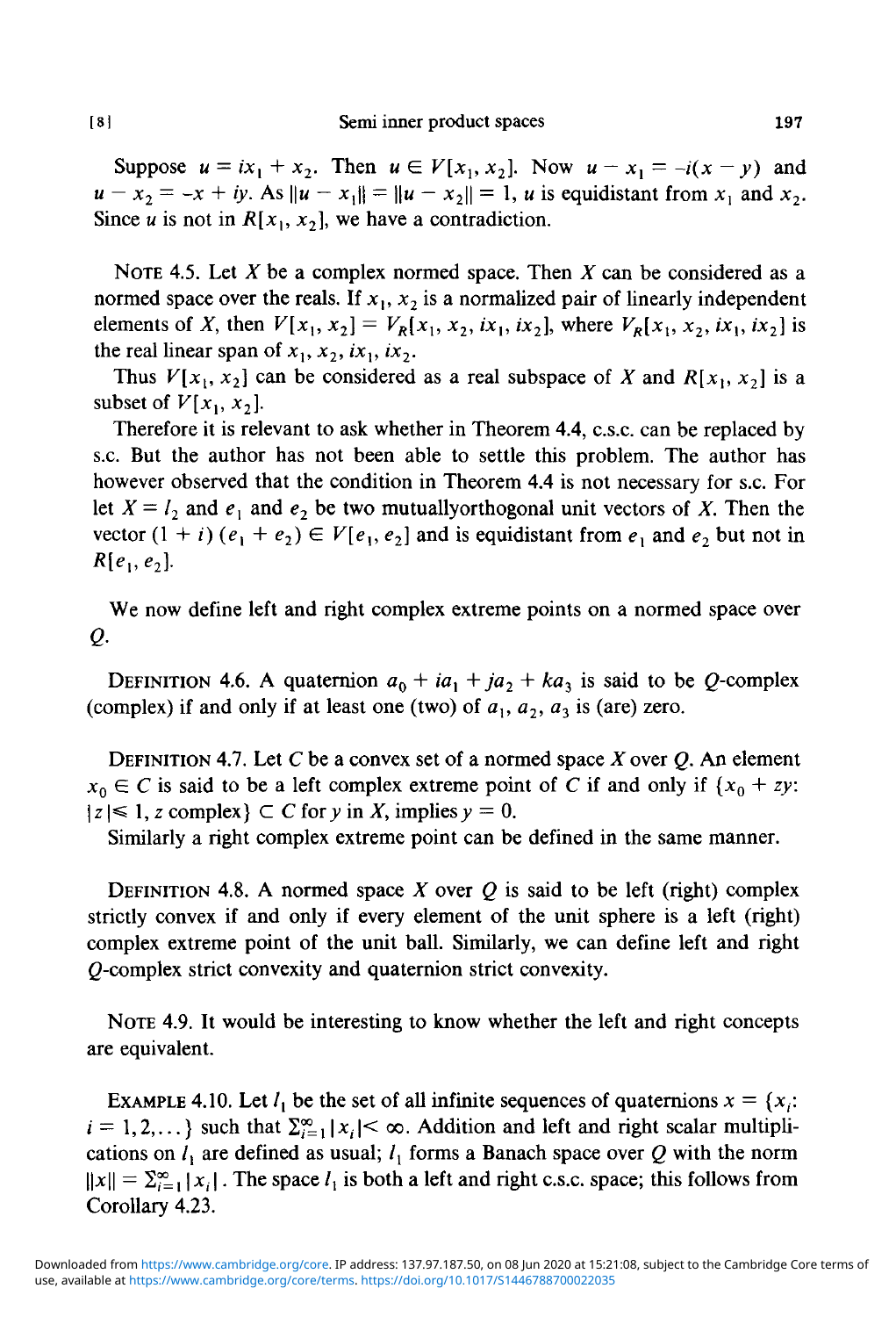198 Dilip Kumar Sen [9]

NOTE 4.11. Henceforth we only consider left properties as the corresponding right ones can be discussed similarly.

NOTE 4.12. Every left c.s.c. space is a left *Q-c.s.c.* space and evry left *Q-c.s.c.* space is a left q.s.c. space.

NOTE 4.13. It would be interesting to find an example of a left  $Q$ -c.s.c. space which is not left c.s.c. and another example of a left q.s.c. space which is not a left Q-c.s.c. space.

We now give a sufficient condition for a normed space over *Q* to be left c.s.c.

DEFINITION 4.14. For every normalized pair  $\{x_1, x_2\}$  of left linearly independent elements of a normed space *X* over *Q*, let  $V<sub>l</sub>[x<sub>1</sub>, x<sub>2</sub>]$  be the left complex vector space spanned by  $x_1$ ,  $x_2$  and let  $R_1[x_1, x_2]$  be the set of all  $y = a_1x_1 +$  $a_2x_2 \in V_1[x_1, x_2]$  with  $a_1 \cdot a_2$  real.

THEOREM 4.15. *Let X be a normed space over Q. If for every normalized pair*  ${x_1, x_2}$  of left linearly independent elements in X, the points in  $V_1[x_1, x_2]$  equidis*tant from*  $x_1$  *and*  $x_2$  *are in*  $R[x_1, x_2]$ *, then X is a left c.s.c. space.* 

PROOF. The proof is the same as for Theorem 4.4.

We now give a sufficient condition for a normed space over *Q* to be left *Q-c.s.c.*

DEFINITION 4.16. For every normalized pair  $\{x_1, x_2\}$  of left linearly independent elements of a normed space *X* over *Q*, let  $V_1[x_1, x_2]$  be the left *Q*-complex vector space spanned by  $x_1$ ,  $x_2$  and let  $C_l[x_1, x_2]$  be the set of all  $y = a_1x_1 +$  $a_2x_2 \in V_1[x_1, x_2]$  with  $a_1 \cdot a_2$  complex.

THEOREM 4.17. *Let X be a normed space over Q. If for every normalized pair*  ${x_1, x_2}$  of left linearly independent elements in X, the points in  $V_1[x_1, x_2]$  equidis*tant from*  $x_1$  *from*  $x_2$  *are in*  $C_l[x_1, x_2]$ *, then X is left Q-c.s.c.* 

**PROOF.** Suppose that X is not a left Q-c.s.c. space. Then there exist an  $x \in X$ ,  $||x|| = 1$ , and  $y \neq 0$  such that  $||x + qy|| = 1$  for all Q-complex q with  $|q| \leq 1$ . Let  $x_1 = x$  and  $x_2 = x - ky$ . Then  $||x_1|| = ||x_2|| = 1$ .

Suppose  $u = (i + j)x_1 + x_2$ . Then  $u \in V_1[x_1, x_2]$ . Now  $u - x_1 = (i + j - 1)x$  $+ x - ky = (i + j)x - ky$  and  $u - x_2 = (i + j)x$ .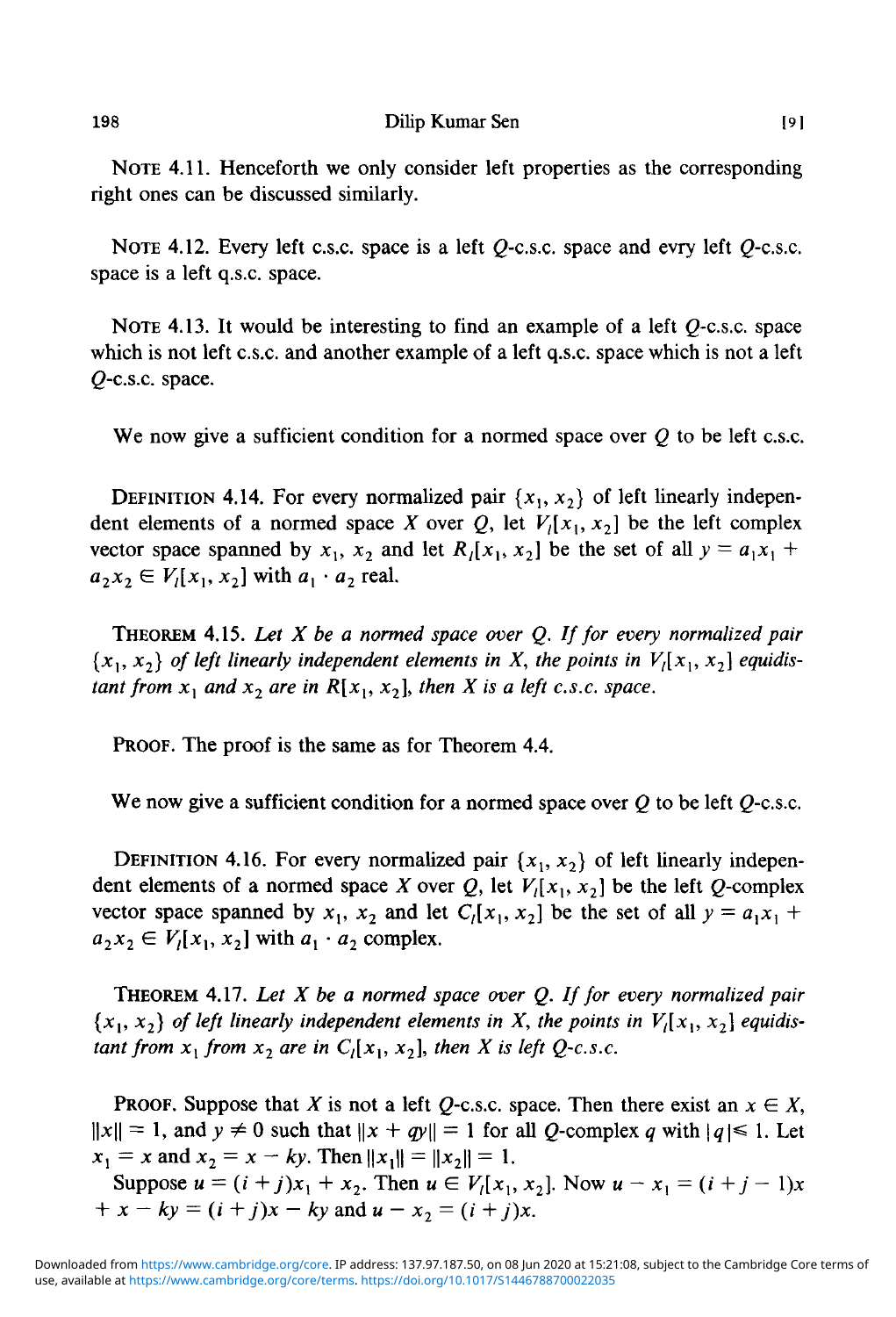From this,  $\|u - x_1\| = |i + j| \cdot \|x - (i + j)^{-1}ky\| = \sqrt{2}$ , as  $(i + j)^{-1}k$  is *Q*-complex and  $|(i + j)^{-1}k| \le 1$  and  $\|u - x_2\| = \sqrt{2}$ . Therefore *u* is equidistant from  $x_1$ and  $x_2$ . Since *u* is not in  $C_1[x_1, x_2]$ , we have a contradiction.

We now give a sufficient condition for a normed space over *Q* to be left q.s.c.

DEFINITION 4.18. For every normalized pair  $\{x_1, x_2\}$  of left linearly independent elements of a normed space X over Q, let  $V_1[x_1, x_2]$  be the left quaternion vector space spanned by  $x_1$ ,  $x_2$  and let  $Q_i[x_1, x_2]$  be the set of all  $y = a_1x_1 + b_2x_2$  $a_2 x_2 \in V_l[x_1, x_2]$ 

THEOREM 4.19. *Let X be a normed space over Q. If for every normalized pair*  ${x_1, x_2}$  of left linearly independent elements in X, the points in  $V_1[x_1, x_2]$  equidis*tant from*  $x_1$  *and*  $x_2$  *are in*  $Q_i[x_1, x_2]$ *, then X is left q.s.c.* 

**PROOF.** Suppose that X is not a left q.s.c. space. Then there exist an  $x \in X$ ,  $\|x\| = 1$ , and a  $y \neq 0$  such that  $\|x + qy\| = 1$  for all  $|q| \leq 1$ , q quaternion. Let  $x_1 = x + y$  and  $x_2 = x - y$ . Then  $||x_1|| = ||x_2|| = 1$ . Suppose  $u = (i + 1)x_1 + y_2$  $(j + i)x_2$ . Then it can be easily verified that *u* is equidistant from  $x_1$  and  $x_2$  but not in  $Q_1(x_1, x_2)$ . Hence we have a contradiction.

We now give a characterization of left q.s.c. product spaces with  $l_p$ -norm. Before proving our required characterization we prove a lemma.

LEMMA 4.20. Let X be a normed space over Q. If  $\|u\| = 1$  and  $\|u \pm v\| = 1$  then  $(v, u) = 0 = \langle v, u \rangle$ , where  $(v, v)$  and  $\langle v, v \rangle$  denote left and right s.i. products on X *respectively.*

**PROOF.** We have  $|1 \pm (v, u)| = |(u \pm v, u)| \le ||u \pm v|| \cdot ||u|| = 1$  or  $|1 \pm (v, u)|$  $\leq 1$ . Since the space Q of quaternions with usual norm is strictly convex this implies that  $(v, u) = 0$ . Similarly  $\langle v, u \rangle = 0$ .

THEOREM 4.21. Let X be the product space  $X_1 \times X_2$  with  $l_p$ -norm  $(1 \le p \le \infty)$ . *For*  $p = \infty$ , *X* is never left q.s.c. For  $1 \leq p \leq \infty$ , *X* is left q.s.c. if and only if each  $X_i$  (*i* = 1, 2) *is left q.s.c.* 

**PROOF.** Let X be left q.s.c. and  $1 \leq p \leq \infty$ . If the result does not hold then there exists an  $X_i$  (say  $X_1$ ) such that  $X_1$  is not left q.s.c. Since  $X_i$  is not left q.s.c. then there exist a u,  $||u|| = 1$  and a  $v \neq 0$  such that  $||u + qv|| = 1$  for all  $|q| \leq 1$ . We choose  $x = (u, 0), y = (v, 0).$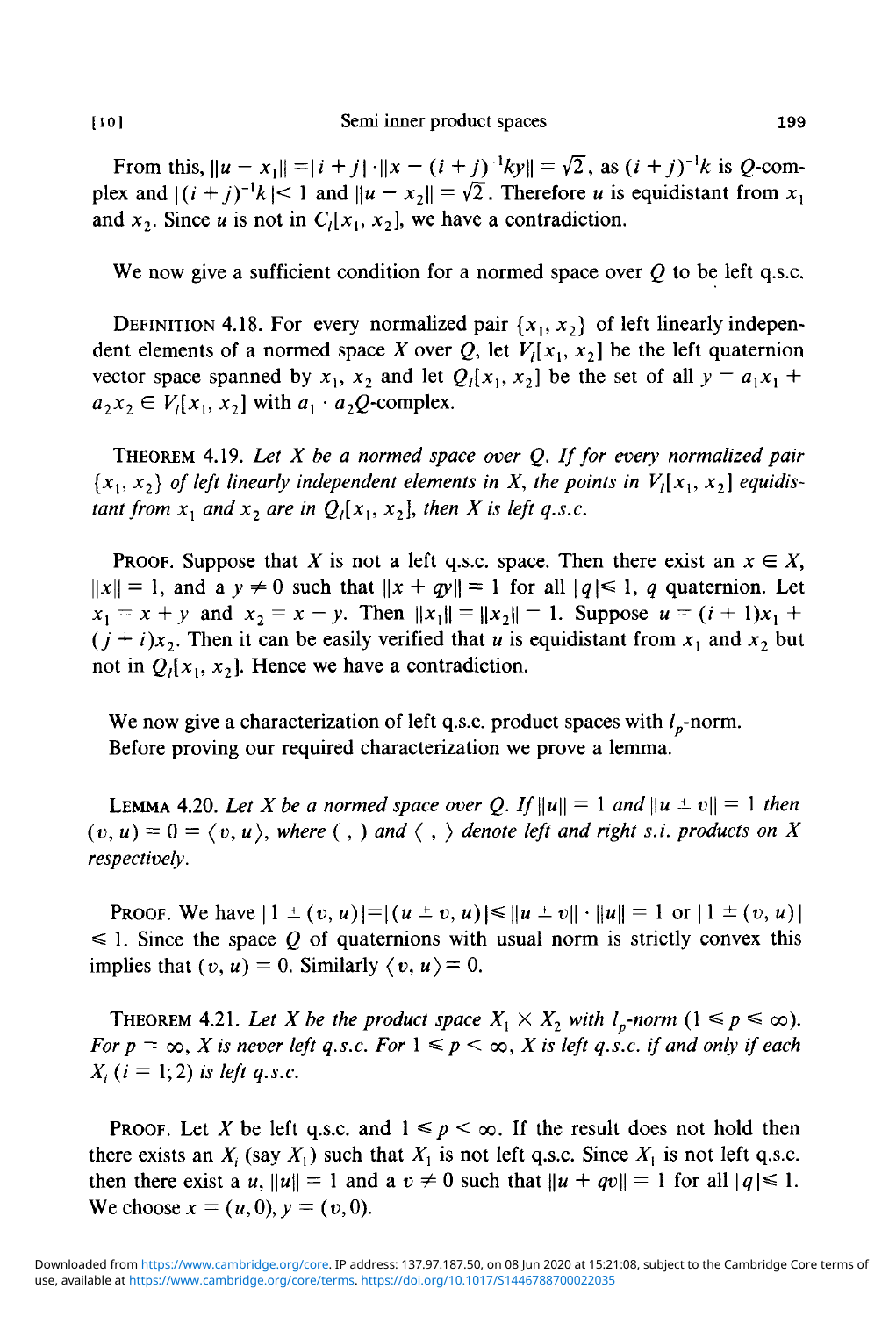Then  $||x|| = 1$  and  $||x + qy|| = 1$ ,  $|q| \le 1$ . Since *X* is left q.s.c.,  $y = 0$ , a contradiction.

We now prove the converse.

*Case* I,  $1 < p < \infty$ . Let each  $X_i$  ( $i = 1, 2$ ) be left q.s.c. Suppose [,  $\int_X$  is any consistent left s.i.p. on  $X_i$  ( $i = 1, 2$ ). Then a left s.i.p. on X is given by

$$
[(x_1, x_2), (y_1, y_2)] = \frac{\sum_{i=1}^{2} [x_i, y_i]_{x_i} \cdot ||y_i||^{p-2}}{||(y_1, y_2)||^{p-2}}, \qquad 1 < p < \infty.
$$

Let  $u, v \in X, ||u|| = 1$  and  $||u + qv|| = 1, |q| \le 1$ . Then by Lemma 4.20,  $[v, u] = 0$ . If  $u = (x_1, x_2), v = (y_1, y_2)$ , then

$$
1 = ||x_1||^p + ||x_2||^p = [x_1 + qy_1, x_1]_{x_1} \cdot ||x_1||^{p-2} + [x_2 + qy_2, x_2]_{x_2} \cdot ||x_2||^{p-2}
$$
  
\n
$$
\le ||x_1 + qy_1|| \cdot ||x_1||^{p-1} + ||x_2 + qy_2|| \cdot ||x_2||^{p-1}
$$
  
\n
$$
\le (||x_1 + qy_1||^p + ||x_2 + qy_2||^p)^{1/p} \cdot (||x_1||^{(p-1)q} + ||x_2||^{(p-1)q})^{1/q} = 1,
$$

Therefore by Hölder's inequality (note that  $1/p + 1/q = 1$ ).

(i) 
$$
||x_1 + qy_1|| \cdot ||x_1||^{p-1} + ||x_2 + qy_2|| \cdot ||x_2||^{p-1}
$$
  
=  $(||x_1 + qy_1||^p + ||x_2 + qy_2||^p)^{1/p} \cdot (||x_1||^p + ||x_2||^p)^{1/q} = 1.$ 

Since equality holds in Holder's inequality there exists a non-zero positive number  $K_q$  such that

(ii) 
$$
||x_1 + qy_1||^p = K_q \cdot ||x_1||^p, \qquad ||x_2 + qy_2||^p = K_q \cdot ||x_2||^p
$$

for  $|q| \leq 1$ .

Now from (i) and (ii),  $K_q = 1$ . Again since each  $X_i$  is left q.s.c. then from (ii),  $y_i = 0$  for  $i = 1, 2$ .

Hence  $v = 0$ . Therefore X is left q.s.c.

*Case* II,  $p = 1$ . Suppose each  $X_i$  ( $i = 1, 2$ ) is left q.s.c. Let  $u, v \in X$ ,  $||u|| = 1$ and  $||u + qv|| = 1$  for all  $|q| \le 1$ . Suppose  $u = (x_1, x_2), v = (y_1, y_2)$ . Then for  $|q| \leq 1$ ,

(i) 
$$
||x_1|| + ||x_2|| = 1, \qquad ||x_1 + qy_1|| + ||x_2 + qy_2|| = 1.
$$

Without loss of generality we may assume that  $||x_1||$ ,  $||x_2|| \neq 0$ . Let  $G_1 = \{q:$  $|q| \leq 1, \|x_1 + qy_1\| \leq \|x_1\|$  and  $G_2 = \{q: |q| \leq 1, \|x_2 + qy_2\| \leq \|x_2\|\}.$  Then  $G_1 \cup$  $G_2 = B$ , the closed unit ball of Q, and  $G_1$  and  $G_2$  are closed sets.

Suppose  $I = G_1 \cap G_2$ . Then  $0 \in I$ .

We now show that I contains more than one element. If possible let  $I = \{0\}$ . Then  $B \setminus G_1 = G_2 \setminus \{0\}$  is an open set in *B* and  $B \setminus G_2 = G_1 \setminus \{0\}$  is an open set in *B.*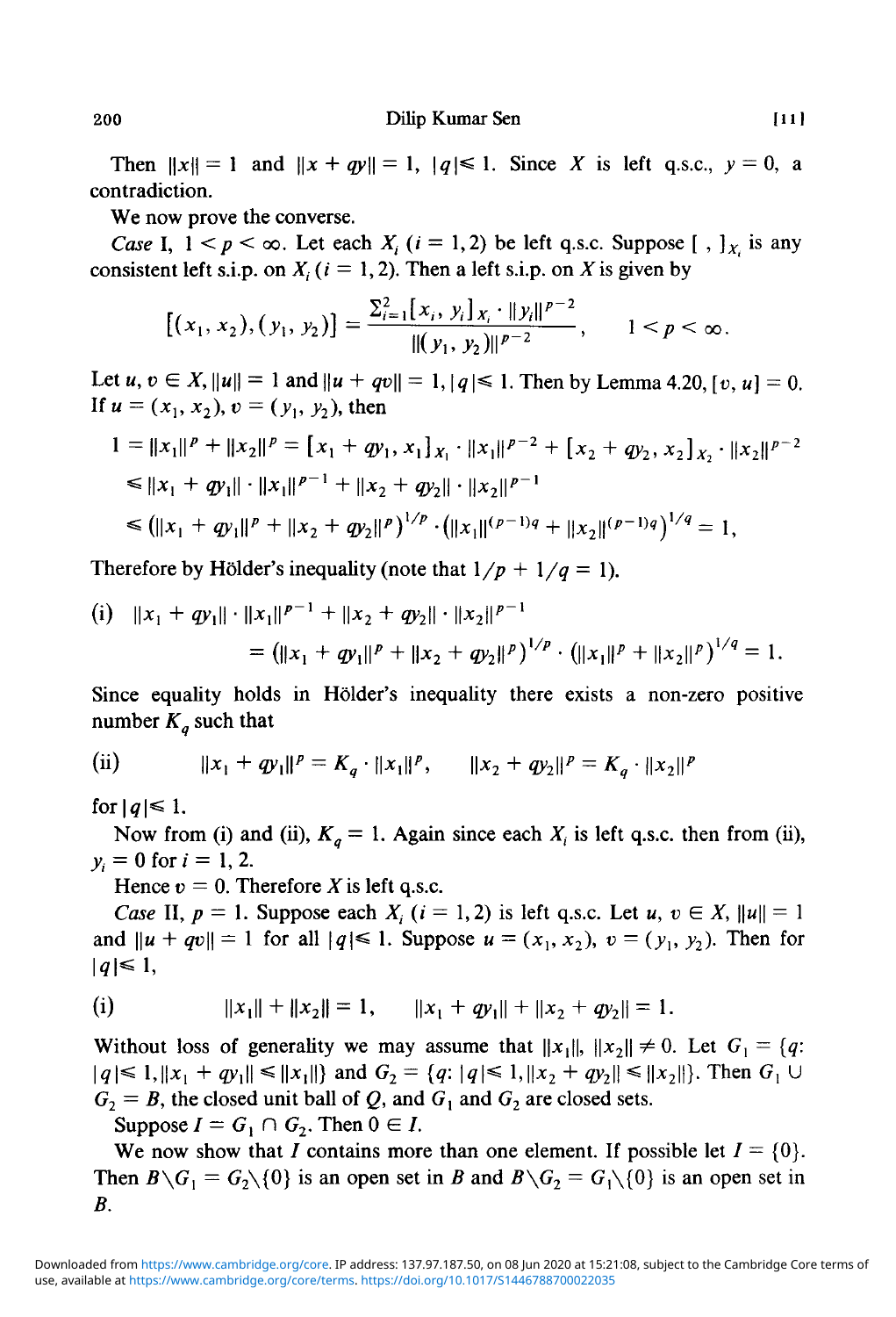Now  $B \setminus \{0\} = (G_1 \setminus \{0\}) \cup (G_2 \setminus \{0\})$ , the union of two disjoint open sets, which is a contradiction (as  $B_1 \setminus \{0\}$  is a connected set). Therefore, I contains more than one element.

We now show that *I* is symmetric. Suppose  $q \in I$ . Then

(ii) 
$$
||x_1 + qy_1|| \le ||x_1||, \qquad ||x_2 + qy_2|| \le ||x_2||.
$$

Again,

$$
2 \cdot ||x_1|| \le ||x_1 + qy_1|| + ||x_1 - qy_1||
$$
  
\n
$$
\le ||x_1|| + ||x_1 - qy_1||
$$

$$
\overline{a}
$$

(iii) 
$$
||x_1|| \le ||x_1 - qy_1||.
$$

Similarly,

(iv) 
$$
||x_2|| \le ||x_2 - qy_2||.
$$

From (i), (iii), and (iv)

 $||x_1|| + ||x_2|| \le ||x_1 - qy_1|| + ||x_2 - qy_2|| \le ||x_1|| + ||x_2||.$ 

Therefore from (iii) and (iv)

 $||x_1 - qy_1|| = ||x_1||$ ,  $||x_2 - qy_2|| = ||x_2||$ 

which shows that  $-q \in I$ .

We now show that  $I = B$ . Let  $q \in I$ ,  $q \neq 0$  and  $q_i \in Q$  such that  $|q_i \cdot q| \leq 1$ . Then as  $I$  is symmetric,

$$
||x_1 \pm qy_1|| = ||x_1||, \qquad ||x_2 \pm qy_2|| = ||x_2||.
$$

By our Lemma 4.20,  $[y_1, x_1]_{X_1} = 0 = [y_2, x_2]_{X_2}$ . Now

$$
||x_1||^2 = [x_1 + q_1 \cdot qy, x_1]_{x_1}
$$
  
\n
$$
\le ||x_1 + q_1 \cdot qy_1|| \cdot ||x_1||
$$

or

(v) 
$$
||x_1|| \le ||x_1 + q_1 \cdot qy_1||.
$$

Similarly,

$$
||x_2|| \le ||x_2 + q_1 \cdot qy_2||.
$$

From  $(i)$ ,  $(v)$  and  $(vi)$ ,

$$
||x_1|| + ||x_2|| \le ||x_1 + q_1 \cdot qy_1|| + ||x_2 + q_1 \cdot qy_2||
$$
  
\n
$$
\le ||x_1|| + ||x_2||.
$$

From this we conclude that  $||x_1 + q_1q_1|| = ||x_1||$  and  $||x_2 + q_1 \cdot q_2|| = ||x_2||$ . Hence  $q_1 \cdot q \in I$ , and therefore  $I = B$ .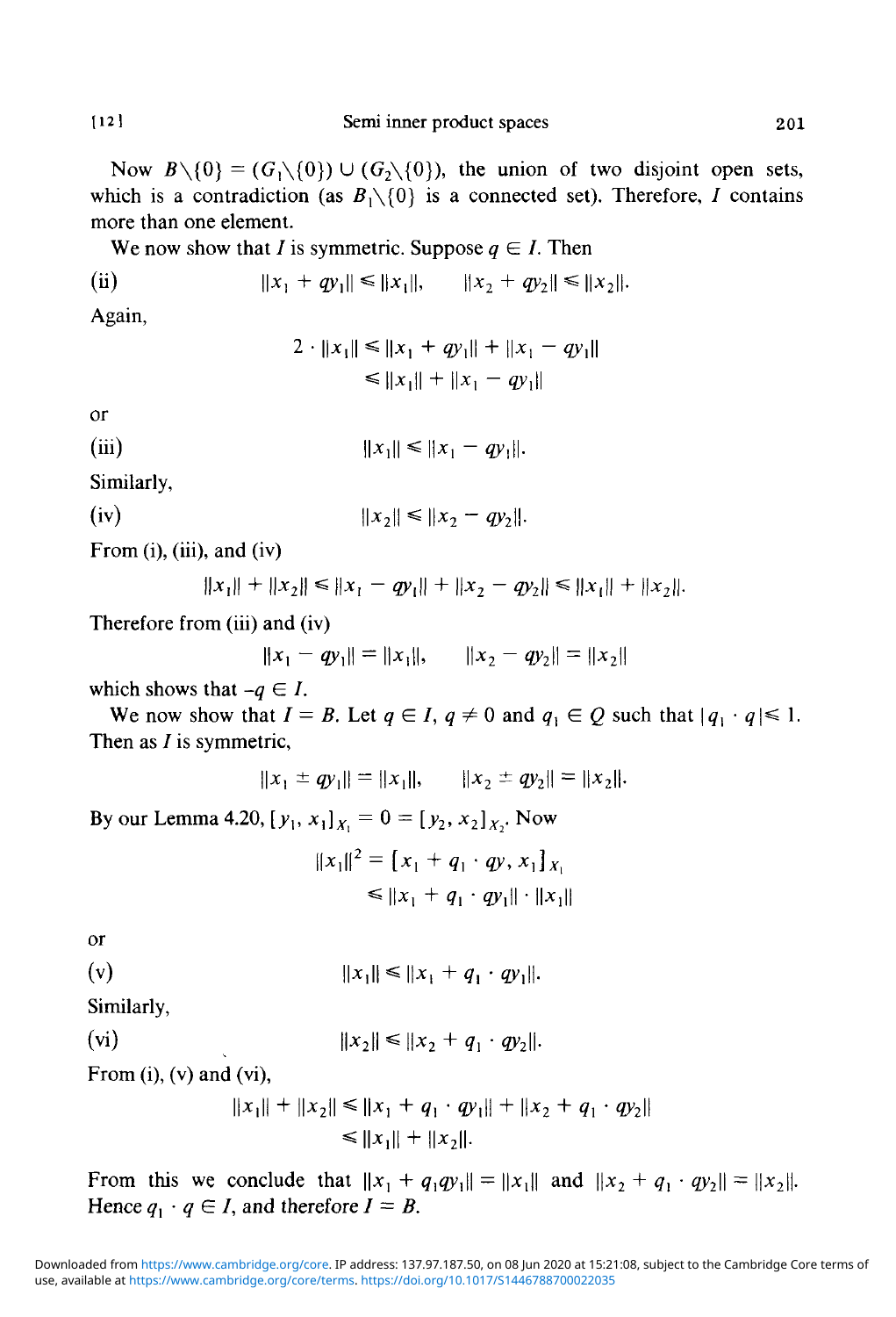202 Dilip Kumar Sen [13]

Hence  $||x_1 + qy_1|| = ||x_1||$  and  $||x_2 + qy_2|| = ||x_2||$  for  $q \in B$ . Since  $X_1, X_2$  are left q.s.c.,  $y_1 = 0 = y_2$ . Hence  $v = 0$ . Therefore, X is left q.s.c.

For  $p = \infty$ , let  $u = (x_1,0), v = (0, y_2)$  with  $||x_1|| = 1 - ||y_2||$ . Then  $||u + qv||_{\infty}$  $= 1$  for  $|q| \leq 1$ . Therefore, *X* is not left q.s.c.

COROLLARY 4.22. If X is an  $l_p$ -sum  $(1 \leq p \leq \infty)$  of a sequence of normed spaces  $\{X_i\}$  then X is left q.s.c. if and only if each  $X_i$  is left q.s.c.

**PROOF.** Case I,  $1 \leq p \leq \infty$ . The proof follows from Theorem 4.21 above.

*Case* II,  $p = 1$ . Suppose each  $X_i$  is left q.s.c. Let  $||x|| = 1$ ,  $||x + qy|| = 1$  for  $q \in B$ ,  $x, y \in X$ . Suppose  $x = (x_1, x_2, x_3, \ldots), y = (y_1, y_2, y_3, \ldots)$ . Then  $\sum_{i=1}^{\infty}||x_i|| = 1$  and  $\sum_{i=1}^{\infty}||x_i + qy_i|| = 1 = \sum_{i=1}^{\infty}||x_i||$  for  $q \in B$ .

Let  $G_i = \{q: q \in B, \|x_i + qy_i\| \le x_i\}$  and  $\overline{G}_2 = \{q: q \in B, \|\overline{x} + q\overline{y}\| \le \|\overline{x}\| \}$ , where  $\bar{x} = (0, x_2, x_3, \ldots), \bar{y} = (0, y_2, y_3, \ldots)$ . Then  $G \cup \bar{G}_2 = B$  and each  $G_i$  and  $\overline{G}_2$  are closed sets.

Arguing as in the case of two spaces, we have  $I = G_1 \cap \overline{G_2}$  contains more than one element. Also arguing as in the case of two spaces we can show that

 $||x_1 + qy_1|| = ||x_1||$  and  $||\bar{x} + q\bar{y}|| = ||\bar{x}||$  for  $q \in B$ .

Therefore  $G_1 = B$  and hence  $y_1 = 0$  as  $X_1$  is left q.s.c. Arguing in the same manner we get  $G_i = B$  for all *i* and hence  $y_i = 0$  for all *i* as the  $X_i$ 's are left q.s.c. Therefore  $y = 0$  and hence *X* is left q.s.c.

COROLLARY 4.23. *Theorem* 4.21 *and Corollary* 4.22 *also hold for left Q-c.s.c. and c.s.c. spaces over Q and c.s.c. spaces over C.*

NOTE 4.24. For  $p = 2$ , Theorem 4.21 above is proved for c.s.c. spaces over C in Istratescu (1979a).

COROLLARY 4.25. Let X be the product space  $X_1 \times X_2$  with  $l_p$  norm,  $1 \le p \le \infty$ . *For*  $1 < p < \infty$ , *X* is s.c. if and only if  $X_i$  ( $i = 1, 2$ ) is s.c. For  $p = 1$  or  $p = \infty$ , *X* is *never s.c.*

COROLLARY 4.26. If X is an  $l_p$ -sum  $(1 \leq p \leq \infty)$  of a sequence of normed spaces  $\{X_i\}$  then X is s.c. if and only if each  $X_i$  is s.c.

We recall the following definition from Jamison (1982).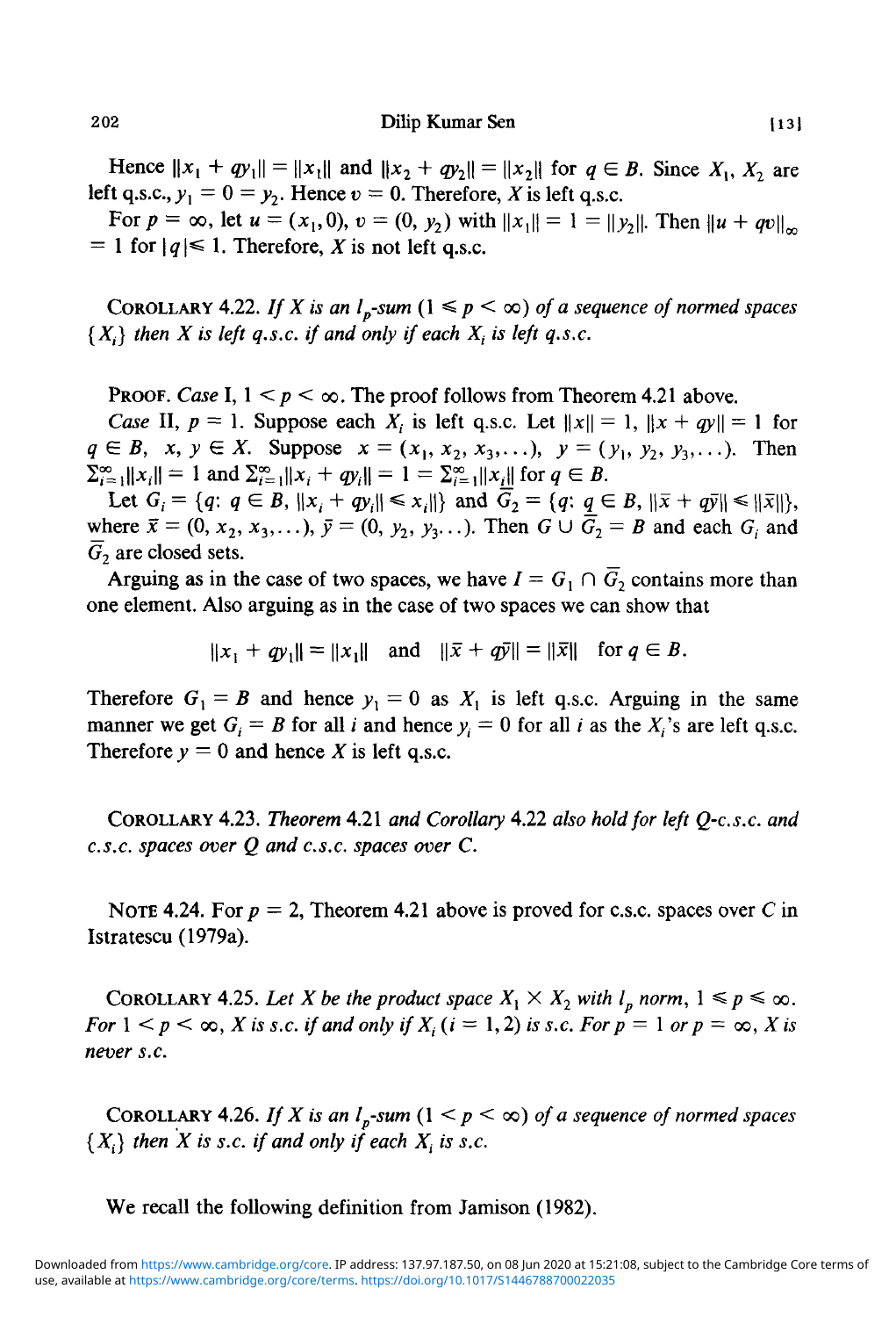DEFINITION 4.27. Let X be a complex Banach space and  $f$  an analytic function defined on a domain *D* with values in *X.* The space *X* is said to have the strong maximum modulus property (SMMP) if and only if either  $||f(z)||$  has no maximum on *D* or  $f(z)$  is constant on *D*.

THEOREM 4.28. If X is an  $l_p$ -sum  $(1 \leq p \leq \infty)$  of a sequence of complex Banach spaces  $\{X_i\}$  then X has SMMP if and only if each  $X_i$  has SMMP.

PROOF. The result follows from Corollary 4.23 above and Theorem 3.1 of Throp and Whitley (1967).

NOTE 4.29. For  $p = 1$ , Theorem 4.28 above is stated without proof in Jamison (1982).

### **Acknowledgement**

The author wishes to express his heart-felt thanks to Dr. T. K. Mukherjee of the Department of Mathematics, Jadavpur University, for his kind help in the preparation of this paper and to the referee for his valuable suggestions.

#### **References**

- P. R. Beesack, E. Hughes and M. Ortel (1979), 'Rotund complex normed linear spaces', *Proc. Amer. Math. Soc.* 75, 42-44.
- J. R. Giles (1967), 'Classes of semi inner product spaces', *Trans. Amer. Math. Soc.* **129,** 436-446.
- S. Gudder and D. Strawther (1976), 'Strictly convex normed linear spaces', *Proc. Amer. Math. Soc.* 59, 263-267.
- J. R. Holub (1975), 'Rotundity, orthogonality and characterizations of inner product spaces', *Bull. Amer. Math. Soc.* **81** (6), 1087-1089.
- V. I. Istratescu (1979a), 'On complex strictly convex spaces-1', *J. Math. Anal. Appl.* 70, 423-429.
- V. I. Istratescu (1979b), 'On complex strictly convex spaces-II',7. *Math. Anal. Appl.* 71, 580-589.
- J. E. Jamison (1982), 'Banach spaces with the strong maximum modulus property', *Abstracts Amer. Math. Soc.* 3, 355.
- G. Koethe (1969), *Topological vector spaces,* Volume I (Springer-Verlag, Berlin).
- G. Lumer (1961), 'Semi inner product spaces', *Trans. Amer. Math. Soc.* **100,** 29-43.
- D. K. Sen (1981), 'Characterization of strict convexity', *Bull. Calcutta Math. Soc.* 73, 93-97.
- A. Torgashev (1974), 'A generalisation of inner and semi inner product spaces', *Math. Vesnik,* **11(26),** 301-311.
- A. Torgashev (1976), 'On the numerical range of an operator in a normed space', *Math. Vesnik.* **13(28),** 118-124.